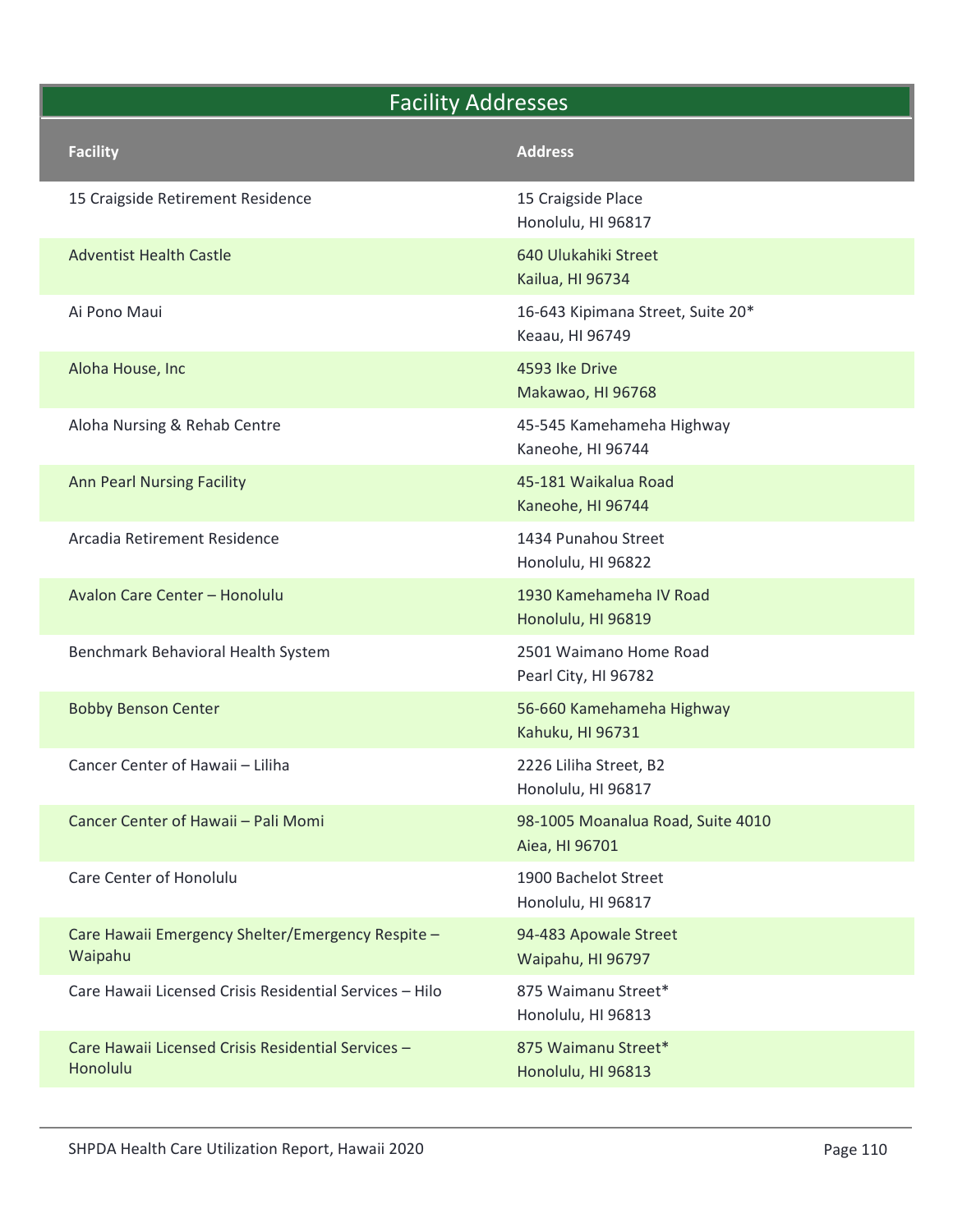| <b>Facility Addresses</b>                                               |                                                              |  |
|-------------------------------------------------------------------------|--------------------------------------------------------------|--|
| <b>Facility</b>                                                         | <b>Address</b>                                               |  |
| Care Hawaii Specialized Residential Services Population<br>- Pearl City | 875 Waimanu Street*<br>Honolulu, HI 96813                    |  |
| Catholic Charities - E Ho'oulu Hou Program Elua Facility                | 2848 Park Street<br>Honolulu, HI 96817                       |  |
| Garden Isle Rehabilitation & Healthcare Center                          | 3-3420 Kuhio Highway, Suite 300<br>Lihue, HI 96766           |  |
| Habilitat, Inc                                                          | 45-035 Kuhonu Place<br>Kaneohe, HI 96744                     |  |
| Hale Anuenue Restorative Care Center                                    | 1333 Waianuenue Avenue<br>Hilo, HI 96720                     |  |
| Hale Ho Aloha                                                           | 2670 Pacific Heights Road<br>Honolulu, HI 96813              |  |
| Hale Ho'ola Hamakua                                                     | 45-547 Plumeria Street<br>Honokaa, HI 96727                  |  |
| Hale Kupuna Heritage Home                                               | 4297 Omao Road<br>Koloa, HI 96756                            |  |
| Hale Makua - Kahului                                                    | 472 Kaulana Street<br>Kahului, HI 96732                      |  |
| Hale Makua - Wailuku                                                    | 1540 Lower Main Street<br>Wailuku, HI 96793                  |  |
| Hale Malamalama                                                         | 6163 Summer Street<br>Honolulu, HI 96821                     |  |
| Hale Mohalu Hospital                                                    | 3650 Maunalei Avenue<br>Honolulu, HI 96816                   |  |
| Hale Nani Rehabilitation & Nursing Center                               | 1677 Pensacola Street<br>Honolulu, HI 96822                  |  |
| Hale Ola Kino                                                           | 1314 Kalakaua Avenue, 2nd Floor<br>Honolulu, HI 96826        |  |
| Harry and Jeanette Weinberg Care Center at Pohai Nani                   | 45-090 Namoku Street<br>Kaneohe, HI 96744                    |  |
| Hawaii Advanced Imaging Institute                                       | 1401 South Beretania Street, Suite 107<br>Honolulu, HI 96814 |  |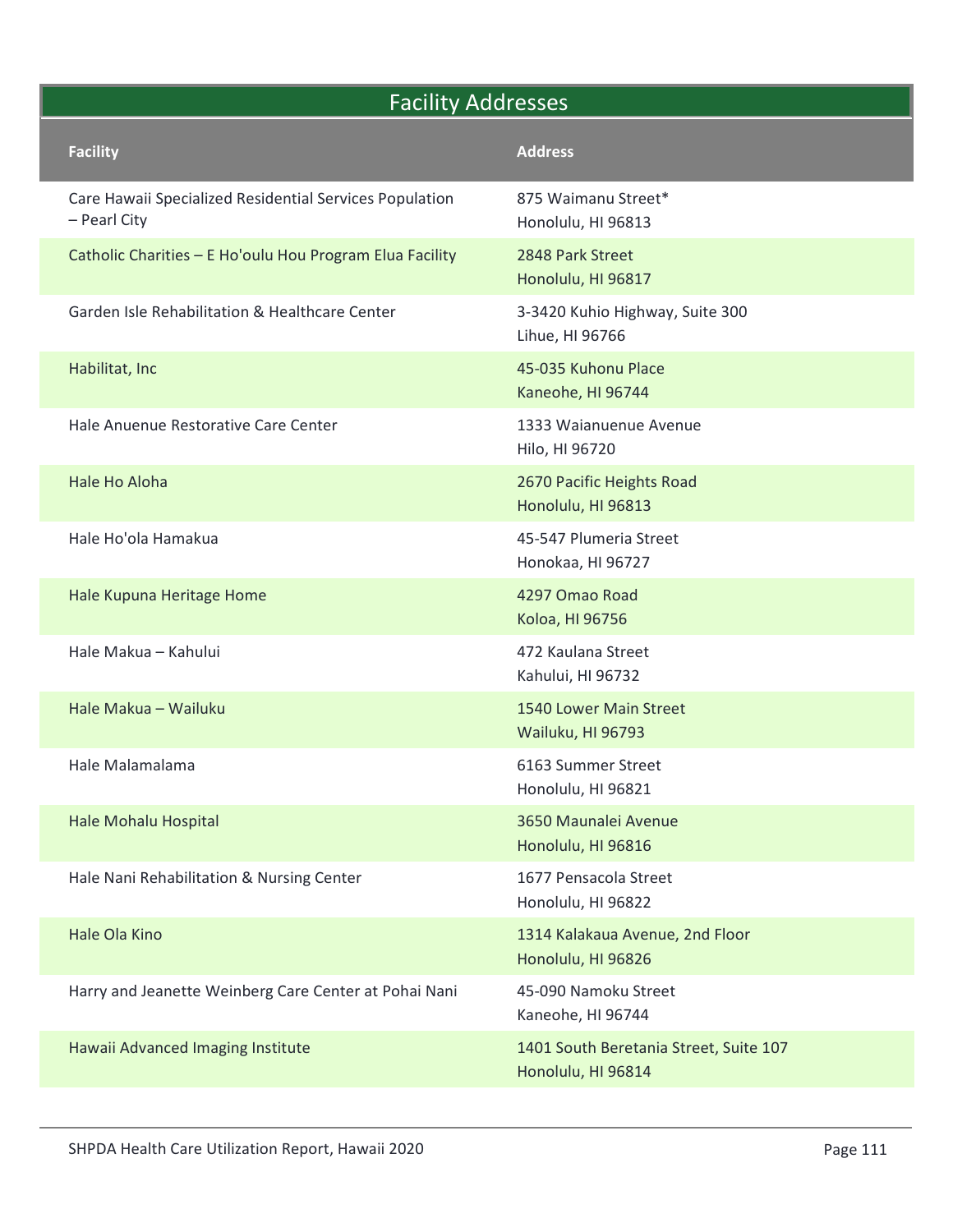|                                                                                  | <b>Facility Addresses</b>                                   |  |
|----------------------------------------------------------------------------------|-------------------------------------------------------------|--|
| <b>Facility</b>                                                                  | <b>Address</b>                                              |  |
| Hawaii Diagnostic Radiology Services - Ala Moana                                 | 1441 Kapiolani Boulevard, Suite 310<br>Honolulu, HI 96814   |  |
| Hawaii Diagnostic Radiology Services - Liliha                                    | 2230 Liliha Street, Suite 106<br>Honolulu, HI 96817         |  |
| Hawaii Island Recovery                                                           | 75-170 Hualalai Road, C311*<br>Kailua-Kona, HI 96740        |  |
| Hawaii Radiologic Associates, Ltd - Kona                                         | 75-5653 Kuakini Highway, Suite 110<br>Kailua-Kona, HI 96740 |  |
| Hawaii Radiologic Associates, Ltd - Ponahawai                                    | 670 Ponahawai Street, Suite 110<br>Hilo, HI 96720           |  |
| Hawaii State Hospital                                                            | 45-710 Keaahala Road<br>Kaneohe, HI 96744                   |  |
| Hawaii State Hospital - State Operated Specialized<br><b>Residential Program</b> | 45-710 Keaahala Road<br>Kaneohe, HI 96744                   |  |
| Hiki Mai Ka La                                                                   | <b>Protected Undisclosed Address</b><br>City, HI            |  |
| <b>Hilo Medical Center</b>                                                       | 1190 Waianuenue Avenue<br>Hilo, HI 96720                    |  |
| <b>Hina Mauka</b>                                                                | 45-845 Po'okela Street<br>Kaneohe, HI 96744                 |  |
| Hi'olani Care Center at Kahala Nui                                               | 4389 Malia Street<br>Honolulu, HI 96821                     |  |
| Ho'omau Ke Ola                                                                   | 84-1006 A & B Farrington Highway<br>Waianae, HI 96792       |  |
| Hope, Inc                                                                        | 360 California Avenue<br>Wahiawa, HI 96786                  |  |
| Insight Imaging                                                                  | 500 Ala Moana Boulevard, suite 5B<br>Honolulu, HI 96813     |  |
| <b>InVision Imaging</b>                                                          | 1010 South King Street, Suite 109<br>Honolulu, HI 96814     |  |
| <b>Islands Skilled Nursing and Rehabilitation</b>                                | 1205 Alexander Street<br>Honolulu, HI 96826                 |  |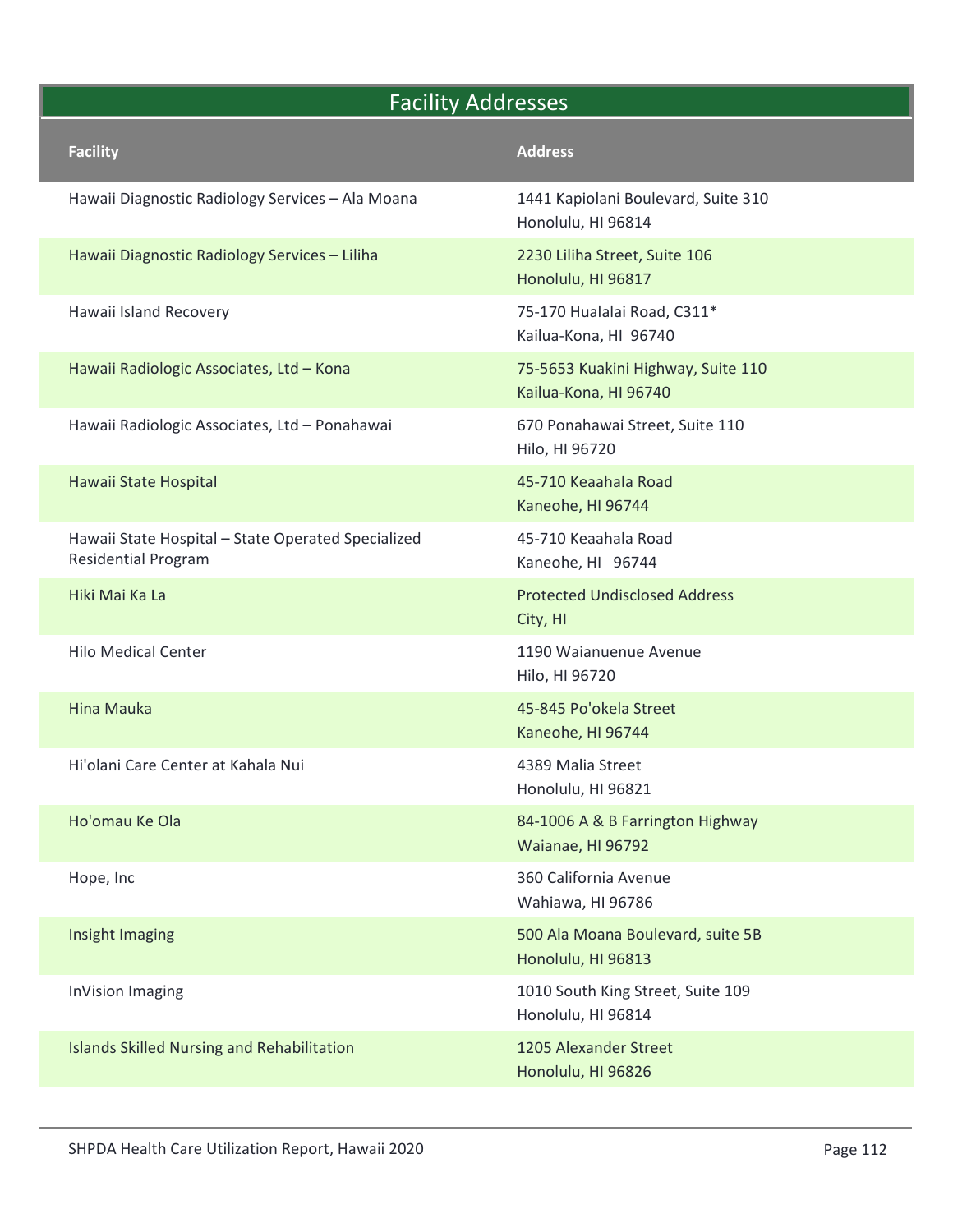|                                                 | <b>Facility Addresses</b>                           |  |
|-------------------------------------------------|-----------------------------------------------------|--|
| <b>Facility</b>                                 | <b>Address</b>                                      |  |
| Ka Punawai Ola                                  | 91-575 Farrington Highway<br>Kapolei, HI 96707      |  |
| Kahi Mohala Behavioral Health                   | 91-2301 Old Fort Weaver Road<br>Ewa Beach, HI 96706 |  |
| Kahuku Medical Center                           | 56-117 Pualalea Street<br>Kahuku, HI 96731          |  |
| Kaiser Permanente Mapunapuna Medical Office     | 2828 Paa Street<br>Honolulu, HI 96819               |  |
| Kaiser Permanente Maui Lani Medical Office      | 55 Maui Lani Parkway<br>Wailuku, HI 96793           |  |
| Kaiser Permanente Moanalua Medical Center       | 3288 Moanalua Road<br>Honolulu, HI 96819            |  |
| Kalakaua Gardens                                | 1723 Kalakaua Avenue<br>Honolulu, HI 96826          |  |
| Kalaupapa Care Home                             | 814 Damien Road<br>Kalaupapa, HI 96742              |  |
| Kapiolani Medical Center for Women and Children | 1319 Punahou Street<br>Honolulu, HI 96826           |  |
| Ka'u Hospital                                   | 1 Kamani Street<br>Pahala, HI 96777                 |  |
| Kauai Care Center                               | 9611 Waena Road<br>Waimea, HI 96796                 |  |
| Kauai Oncology Institute, LLC                   | 4388 Pahee Street<br>Lihue, HI 96766                |  |
| Kline-Welsh Behavioral Health Foundation        | 12-40 Sand Island Parkway<br>Honolulu, HI 96819     |  |
| Kohala Hospital                                 | 54-383 Hospital Road<br>Kapaau, HI 96755            |  |
| Kona Community Hospital                         | 79-1019 Haukapila Street<br>Kealakekua, HI 96750    |  |
| Koolau Radiology (Closed in 2020)               | 1380 Lusitana Street, #200<br>Honolulu, HI 96813    |  |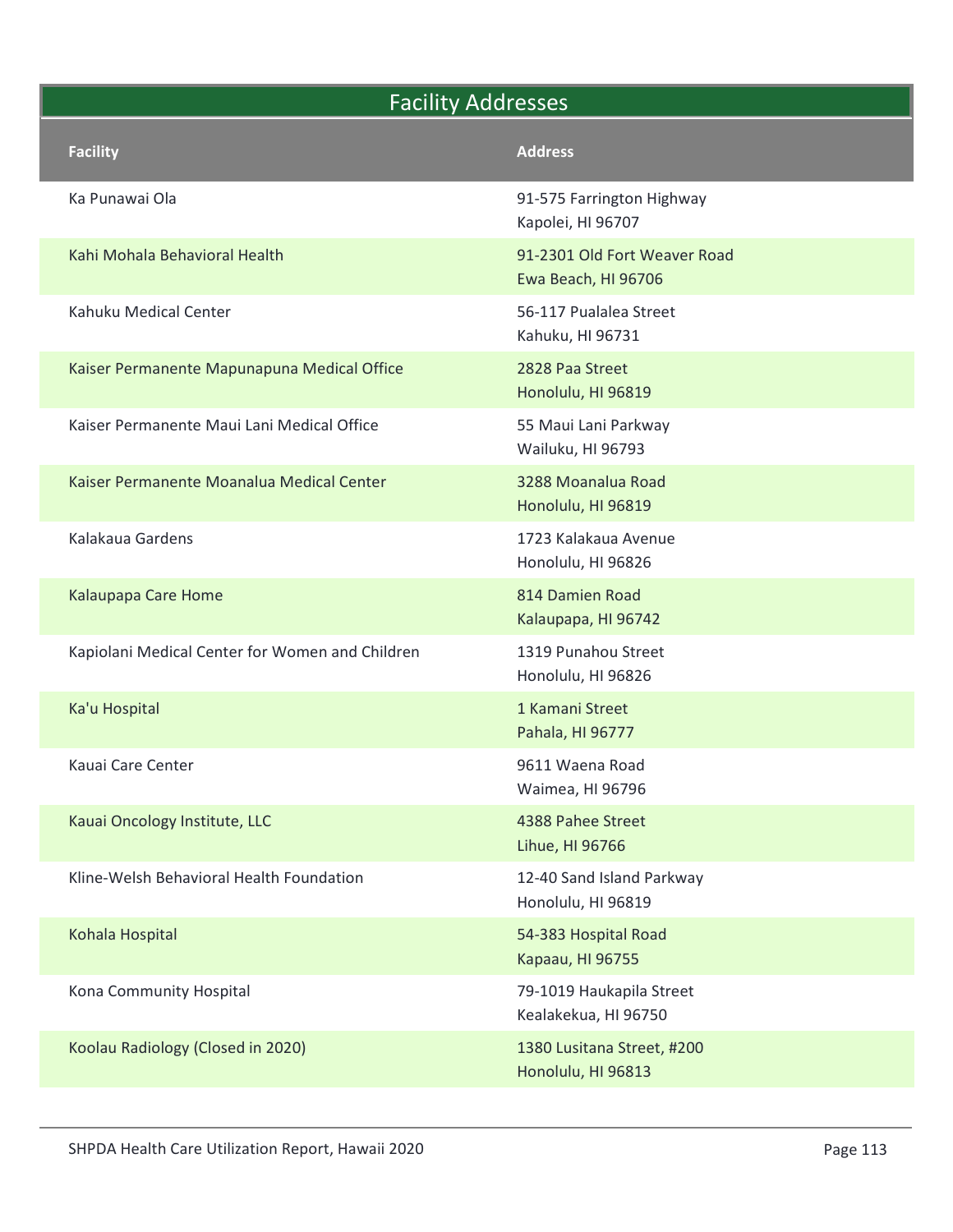|                                             | <b>Facility Addresses</b>                            |  |
|---------------------------------------------|------------------------------------------------------|--|
| <b>Facility</b>                             | <b>Address</b>                                       |  |
| Kuakini Geriatric Care, Inc                 | 347 North Kuakini Street<br>Honolulu, HI 96817       |  |
| Kuakini Medical Center                      | 347 North Kuakini Street<br>Honolulu, HI 96817       |  |
| Kula Hospital                               | 100 Keokea Place<br>Kula, HI 96790                   |  |
| <b>Kulana Malama</b>                        | 91-1360 Karayan Street<br>Ewa Beach, HI 96706        |  |
| Lanai Community Hospital                    | 628 7th Street<br>Lanai City, HI 96763               |  |
| Leahi Hospital                              | 3675 Kilauea Avenue<br>Honolulu, HI 96816            |  |
| Legacy Hilo Rehabilitation & Nursing Center | 563 Kaumana Drive<br>Hilo, HI 96720                  |  |
| Life Care Center of Hilo                    | 944 West Kawailani Street<br>Hilo, HI 96720          |  |
| Life Care Center of Kona                    | 78-6957 Kamehameha III Road<br>Kailua-Kona, HI 96740 |  |
| Liliha Healthcare Center                    | 1814 Liliha Street<br>Honolulu, HI 96817             |  |
| Liliha Kupuna Skilled Nursing Facility      | 2230 Liliha Street, Suite 500<br>Honolulu, HI 96817  |  |
| Maluhia Hospital                            | 1027 Hala Drive<br>Honolulu, HI 96817                |  |
| Manoa Cottage Kaimuki                       | 748 Olokele Avenue<br>Honolulu, HI 96816             |  |
| <b>Maui Diagnostic Imaging</b>              | 425 Koloa Street, Suite 102<br>Kahului, HI 96732     |  |
| Maui Medical Group                          | 2180 Main Street<br>Wailuku, HI 96793                |  |
| <b>Maui Memorial Medical Center</b>         | 221 Mahalani Street<br>Wailuku, HI 96793             |  |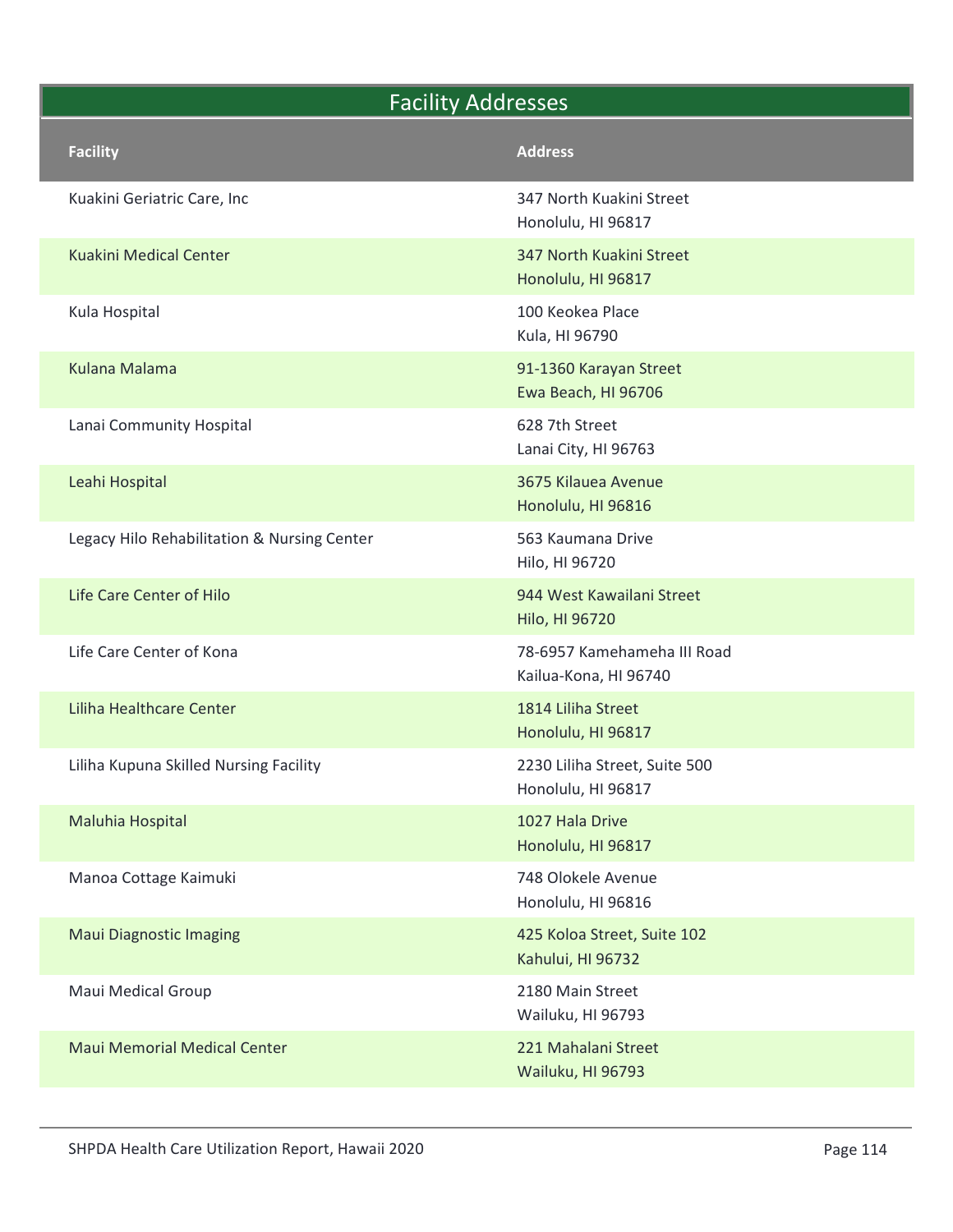# Facility Addresses<br>
Facility Address<br>
Maunalani Nursing and Rehabilitation Center Facility<br>
Molokai General Hospital Rehabilitation Center Facility<br>
Molokai General Hospital Reported Rehabilitation Center Facility<br>
280 Hom Facility Addresses Facility<br>
Facility<br>
Maunalani Nursing and Rehabilitation Center<br>
Molokai General Hospital<br>
Molokai General Hospital<br>
Molokai General Hospital<br>
Morth Hawaii Community Hospital<br>
Morth Hawaii Community Hospital<br>
67-1125 Mamal Honolulu, HI 96816 Facility<br>
Facility<br>
Maunalani Nursing and Rehabilitation Center<br>
Molokai General Hospital<br>
Molokai General Hospital<br>
Morth Hawaii Community Hospital<br>
Morth Hawaii Community Hospital<br>
Morth Hawaii Community Hospital<br>
Muuanu Kaunakakai, HI 96748 Facility<br>
Addresses<br>
Maunalani Nursing and Rehabilitation Center<br>
S113 Maunalani Circle<br>
Honolulu, HI 96816<br>
Molokai General Hospital<br>
North Hawaii Community Hospital<br>
North Hawaii Community Hospital<br>
Nursing Mamalahoa Hig Kamuela, HI 96743 Facility Addresses<br>
Maunalani Nursing and Rehabilitation Center<br>
Maunalani Circle<br>
Molokai General Hospital<br>
Molokai General Hospital<br>
Morth Hawaii Community Hospital<br>
Molokai General Hospital<br>
Muuanu Hale<br>
2900 Pali Highw Honolulu, HI 96817 Facility Addresses<br>
Maunalani Nursing and Rehabilitation Center<br>
Molokai General Hospital<br>
Molokai General Hospital<br>
Morth Hawaii Community Hospital<br>
North Hawaii Community Hospital<br>
North Hawaii Community Hospital<br>
North Honolulu, HI 96826 Facility Addresses<br>
Maunalani Nursing and Rehabilitation Center<br>
S113 Maunalani Circle<br>
Honolulu, HI 96316<br>
Molokai General Hospital<br>
North Hawaii Community Hospital<br>
North Hawaii Community Hospital<br>
S7-1125 Manalahoa High Wailuku, HI 96793 Facility<br>
Maunalani Nursing and Rehabilitation Center 5113 Maunalani Circle<br>
Honolulu, HI 96816<br>
Molokai General Hospital 280 Home Olu Place<br>
Xaunakakai, HI 96748<br>
North Hawaii Community Hospital 67-1125 Mamalahoa Highway<br> Aiea, HI 96701 Molokai General Hospital<br>
Molokai General Hospital<br>
North Hawaii Community Hospital<br>
North Hawaii Community Hospital<br>
Some Olu Place<br>
Kaunakakai, HI 96748<br>
Some Olu Place<br>
Hamahahos Highway<br>
Xamahahos Highway<br>
2000 Pali Hi Honolulu, HI 96816 Morth Hawaii Community Hospital<br>
Kaunakakai, HI 96748<br>
67-1125 Mamalahoa Highway<br>
Kaunakakai, HI 96748<br>
200 Bali Highway<br>
Honolulu, HI 96817<br>
Pacific Cancer Institute<br>
Pacific Cancer Institute<br>
Pacific Cancer Institute<br>
Pa Pearl City, HI 96782 Potaliani, Inc – Kailua<br>
Potaliani, Inc – Kailua<br>
Potaliani, Inc – Kailua<br>
Potaliani, Inc – Kailua<br>
Potaliani, Inc – Kailua<br>
Potaliani, Inc – Kailua<br>
Potaliani, Inc – Kailua<br>
Potaliani, Inc – Kailua<br>
Potaliani, Inc – Kailu Kailua, HI 96734 Potential Historic Home Pacific Cancer Institute<br>
Pacific Cancer Institute<br>
Pacific Cancer Institute<br>
Pacific Cancer Institute<br>
Pacific Cancer Institute<br>
Pacific Cancer Institute<br>
Pacific Cancer Institute<br>
Pacific Williams Kaneohe, HI 96744 Pacific Cancer Institute<br>
Pacific Cancer Institute<br>
Pacific Cancer Institute<br>
Palo Momi Medical Center<br>
Palo Ochinese Home<br>
Pacific Street<br>
Pacific Street<br>
Pacific Street<br>
Pacific Street<br>
Pacific Street<br>
Pacific Street<br>
Pa Waianae, HI 96792 Walluku, H196793<br>
Pali Momi Medical Center<br>
Palolo Chinese Home<br>
Palolo Chinese Home<br>
Palolo Chinese Home<br>
Palolo Chinese Home<br>
Palolo Chinese Home<br>
Palolo Chinese Home<br>
Palolo Kuakini Street<br>
Palolo Line – Kallua<br>
Palolo Honolulu, HI 96817 Example Mahelona Memorial Hospital<br>
Sales, H196701<br>
Pearl City Nursing Home<br>
Pearl City Nursing Home<br>
919 Lehua Avenue<br>
Po'ailani, Inc – Kailua<br>
Po'ailani, Inc – Kaneohe<br>
Po'ailani, Inc – Kaneohe<br>
Po'ailani, Inc – Kaneohe<br> Kapaa, HI 96746 Example 11 Minister Homolulu, HI 96816<br>
Pearl City Nursing Home<br>
Po'allani, Inc – Kailua<br>
Sa Kawainus Street<br>
Kailua, HI 96734<br>
Po'allani, Inc – Kaneohe<br>
Pu'uwal 'O Makaha<br>
Pu'uwal 'O Makaha<br>
Pu'uwal 'O Makaha<br>
Pu'uwal 'O Honolulu, HI 96826 Polailani, Inc – Kailua<br>
Polailani, Inc – Kailua<br>
Polailani, Inc – Kaneohe<br>
Polailani, Inc – Kaneohe<br>
Polailani, Inc – Kaneohe<br>
45-567 Pahia Road<br>
45-567 Pahia Road<br>
84-390 Jade Street<br>
Waianae, H196792<br>
Rehabilitation Hos

Honolulu, HI 96813